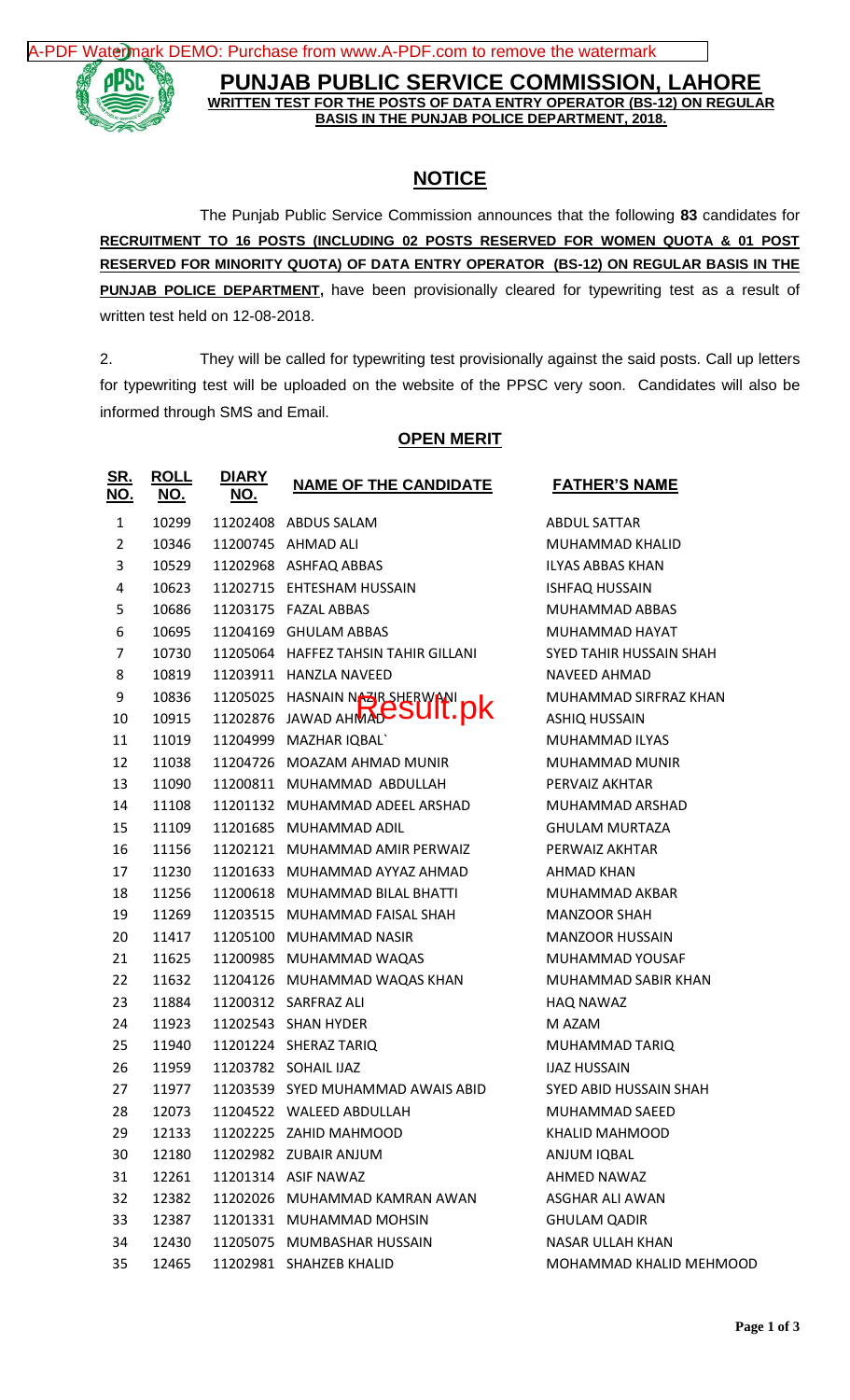#### From Pre-page

## Subject: - **RECRUITMENT TO 16 POSTS (INCLUDING 02 POSTS RESERVED FOR WOMEN QUOTA & 01 POST RESERVED FOR MINORITY QUOTA) OF DATA ENTRY OPERATOR (BS-12) ON REGULAR BASIS IN THE PUNJAB POLICE DEPARTMENT – 2018.**

**WAHID BAKHSH** 

MUHAMMAD SAEED KHAN 38 12732 11203180 FAHEEM LUQMAN MUHAMMAD LUQMAN FAKHAR UL ZAMAN KHAN 40 12827 11204739 MUBASHIR JAMIL MUHAMMAD JAMIL MUHAMMAD AQIB AHMED BUKHSH MUHAMMAD HANIF MUHAMMAD HANIF **GHULAM MOHAMMAD** 

SARDAR NABI BUKHSH SAJID KHOSA

MAZAHIR HUSSAIN KHAN

MUHAMMAD NAWAZ

SYED MUHAMMAD ANWAR

**ABDUL MALIK GHULAM HUSSAIN** ISHFAQ AHMED

**TARIQ HUSSAIN** 

**IMAM BAKHSH MALIK SONHARA** SHAHID AHMAD MUHAMMAD IQBAL NAZIR AHMAD MAZHAR HUSSAIN MUHAMMAD YOUNIS

HAQ NAWAZ **GHULAM ALI GHULAM AHMAD ZAFAR ALI BHATTI** AZHAR ABBAS

MUHAMMAD SIDDIQUE

**GHULAM RASOOL** 

| 36 | 12601 | 11200509 | ATEEQ UR REHMAN ** DISABLED**             |
|----|-------|----------|-------------------------------------------|
| 37 | 12618 |          | 11200873 AAMIR SAEED KHAN                 |
| 38 | 12732 |          | 11203180 FAHEEM LUQMAN                    |
| 39 | 12794 |          | 11201897 ISHFAQ AHMAD KHAN                |
| 40 | 12827 | 11204739 | MUBASHIR JAMIL                            |
| 41 | 12851 | 11201017 | MUHAMMAD ALI                              |
| 42 | 12852 | 11203450 | MUHAMMAD ALI                              |
| 43 | 13064 | 11201863 | MUHAMMAD UMER FAROOQ                      |
| 44 | 13121 |          | 11201869 NASIR ZAMAN                      |
| 45 | 13133 |          | 11200958 QASWAR ABBAS                     |
| 46 | 13175 |          | 11203260 SARDAR BAQIR ALI SAJID KHOSA     |
| 47 | 13272 | 11204608 | ZAFAR ABBAS KHAN                          |
| 48 | 13458 |          | 11200351 AMIR MALIK                       |
| 49 | 13503 |          | 11204444 HAFIZ KASHIF HUSSAIN             |
| 50 | 13581 | 11200342 | MUHAMMAD AMIR ISHFAQ                      |
| 51 | 13604 |          | 11204970 MUHAMMAD ASIM NAWAZ              |
| 52 | 13735 |          | 11204692 MUHAMMAD WAQAS TARIQ             |
| 53 | 13819 | 11202475 | SYED MUHAMMAD MUJEEBULLAH<br><b>ANWAR</b> |
| 54 | 13991 |          | 11202189 MUHAMMAD AMIN                    |
| 55 | 14032 |          | 11201076 MUHAMMAD YAQOOB                  |
| 56 | 14261 |          | 11204573 AHMAD DAOUD SHAHID               |
| 57 | 14300 |          | 11204819 AMIR SHAHZAD                     |
| 58 | 14435 | 11202907 | <b>IMRAN ALI</b>                          |
| 59 | 14625 | 11202287 | <b>MUHAMMR USU MAZDR</b>                  |
| 60 | 14772 | 11204216 | NAMAAN YOUNES                             |
| 61 | 14791 | 11200168 | <b>QAISER ABBAS</b>                       |
| 62 | 15044 | 11200697 | <b>ARSHAD MEHMOOD</b>                     |
| 63 | 15046 | 11201653 | ASAD ABBAS                                |
| 64 | 15059 | 11205027 | BADAR EHTISHAM                            |
| 65 | 15069 |          | 11201436 FAIZ SULTAN                      |
| 66 | 15187 |          | 11202693 MUHAMMAD UMAR SIDDIQUE           |
| 67 | 15208 | 11201419 | <b>NAEEM IQBAL</b>                        |

## **MINORITY QUOTA**

| <u>SR.</u><br><u>NO.</u> | <b>ROLL</b><br>NO. | <b>DIARY</b><br>NO. | <b>NAME OF THE CANDIDATE</b>     | <b>FATHER'S NAME</b> |
|--------------------------|--------------------|---------------------|----------------------------------|----------------------|
| 68                       | 11008              | 11201723            | MAQSOOD ISHAQ ** NON-MUSLIM**    | <b>ISHAQ MASIH</b>   |
| 69                       | 11889              | 11200207            | SEIMEON PERVAIZ ** NON-MUSLIM ** | PFRVAIZ ANWAR        |
| 70                       | 11924              | 11200045            | SHAN SAMUEL ** NON-MUSLIM**      | SAMUEL INAYAT        |
| 71                       | 12692              | 11201636            | ARSHAD SHAHZAD ** NON-MUSLIM **  | <b>AMANUIL MASIH</b> |
| 72                       | 13762              | 11202179            | PERSHOUTAM LAL ** NON-MUSLIM **  | CHFTNA RAM           |
|                          |                    |                     |                                  |                      |

## **WOMEN QUOTA**

| <u>SR.</u><br><u>NO.</u> | <b>ROLL</b><br>NO. | <b>DIARY</b><br>NO. | <b>NAME OF THE CANDIDATE</b> | <b>FATHER'S NAME</b> |
|--------------------------|--------------------|---------------------|------------------------------|----------------------|
|                          |                    |                     |                              |                      |
| -73                      | 10028              |                     | 11204495 FATIMA KARAMAT      | KARAMAT ALI          |
| 74                       | 10044              | 11203627            | HINA ZAHRA                   | HAFIZ ANWAR ALI      |
| -75                      | 10066              | 11201811            | KIRAN SHAHZADI               | AHSAN ULLAH          |
| -76                      | 10079              |                     | 11202951 MARYAM RAFIO        | MUHAMMAD RAFIQ       |
|                          |                    |                     |                              |                      |